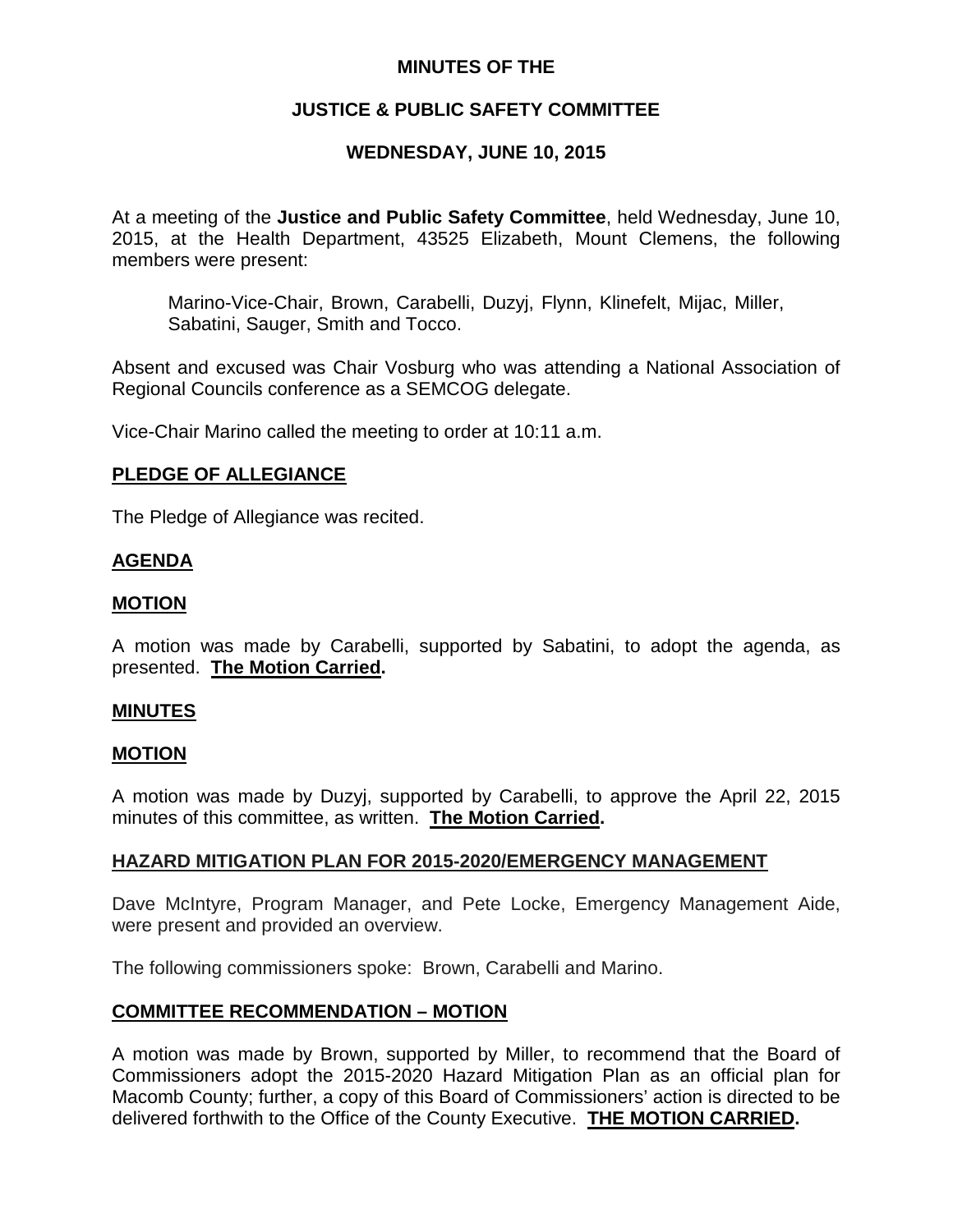## **REHIRE OF RETIRED COURT EMPLOYEES/CIRCUIT COURT/42-2 DISTRICT COURT**

Honorable Denis LeDuc from 42-1 District Court gave an historical overview, emphasizing the importance of continuing the current arrangement with the magistrate positions.

# **COMMITTEE RECOMMENDATION – MOTION**

A motion was made by Brown, supported by Sauger, to recommend that the Board of Commissioners approve the rehiring of the following retired employees: Richard McLean, Magistrate, and Joseph Plawecki, Magistrate, to work for the 16<sup>th</sup> Judicial Circuit Court and the 42<sup>nd</sup> Judicial District Court, in a part-time capacity before having been separated from the Court's employment for one full year pursuant to the Home Rule Charter of Macomb County, Michigan, Section 10.6.2; further, a copy of this Board of Commissioners' action is directed to be delivered forthwith to the Office of the County Executive.

The following commissioners spoke: Sauger, Tocco, Flynn, Carabelli and Miller.

Vice-Chair Marino called for a vote on the motion and **THE MOTION CARRIED.**

### **CORRESPONDENCE**

#### **June 1, 2015 Article: Macomb County Dispatch Center Now Accepts 911 Texts**

#### **MOTION**

A motion was made by Carabelli, supported by Sabatini, to receive and file the article regarding the Macomb County Dispatch Center.

The following commissioner spoke: Carabelli.

Vice-Chair Marino called for a vote on the motion and **The Motion Carried.**

#### **June 2, 2015 Correspondence from Sheriff Wickersham Re: Overcrowding State of Emergency**

#### **MOTION**

A motion was made by Carabelli, supported by Miller, to receive and file the correspondence regarding overcrowding state of emergency. **The Motion Carried.**